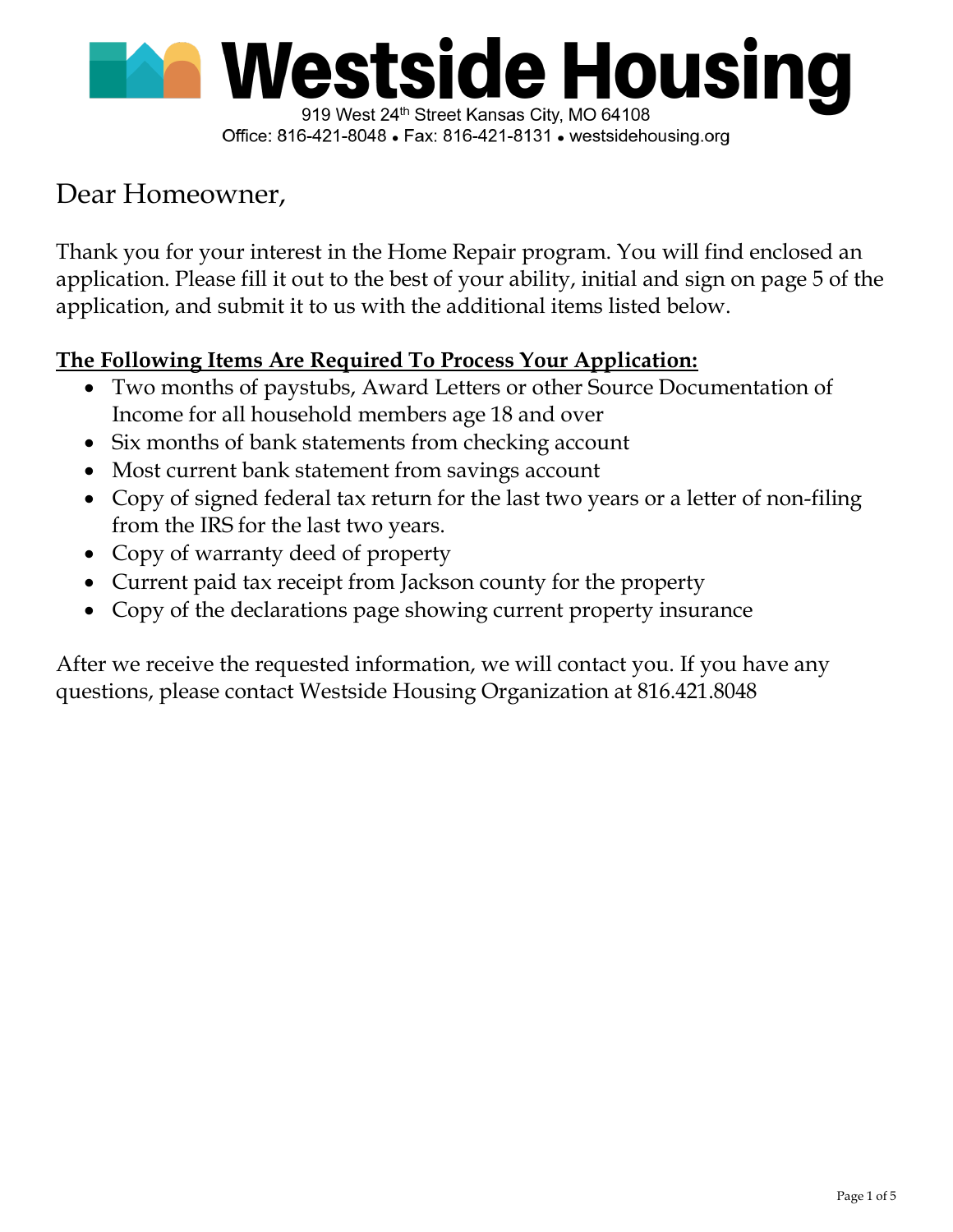

919 West 24th Street Kansas City, MO 64108 Office: 816-421-8048 • Fax: 816-421-8131 • westsidehousing.org

## Home Repair Program Application

Only single-family, owner-occupied residential units qualify for this program. Duplexes, multifamily residential units, rental units, and commercial buildings are not eligible. Home repair project prioritizes applications based on the greatest need in terms of household income and needed repairs. TYPE OR PRINT THE ENTIRE APPLICATION.

| Full Name:                                                                                                                                                       |                           |     |                | Co-applicant Name: |                                                             |                                                |
|------------------------------------------------------------------------------------------------------------------------------------------------------------------|---------------------------|-----|----------------|--------------------|-------------------------------------------------------------|------------------------------------------------|
| Street Address, City & Zip:                                                                                                                                      |                           |     |                |                    |                                                             |                                                |
| SSN:                                                                                                                                                             | Phone/Type:               |     |                |                    | Phone/Type:                                                 |                                                |
| Email:                                                                                                                                                           |                           |     |                |                    |                                                             |                                                |
| Email  <br>What is your preferred method of contact?<br>Mail  <br>Phone                                                                                          |                           |     |                |                    |                                                             |                                                |
| Do you own the resident unit listed?                                                                                                                             |                           | Yes | N <sub>o</sub> |                    | What year was your house built?                             |                                                |
| Is this a single-family house?                                                                                                                                   |                           | Yes | N <sub>o</sub> |                    | Household size:                                             | person(s)                                      |
| Have you participated in the Minor<br>Home Repair program in the past?                                                                                           |                           | Yes | N <sub>0</sub> |                    | received through Westside Housing.                          | If yes, please list year(s) and other programs |
| Has any household member served in<br>the U.S. armed forces?                                                                                                     |                           | Yes | N <sub>o</sub> |                    | If yes, is he/she active or a veteran?<br>Active<br>Veteran |                                                |
| How did you hear about the Minor Home Repair program? Check all that apply.<br>$\Box$ Flyer or posting $\Box$ Newspaper ad $\Box$ Previous client $\Box$ Website |                           |     |                |                    |                                                             |                                                |
| Other:                                                                                                                                                           | Referral by other agency: |     |                |                    |                                                             |                                                |

#### Household Demographic

| Check each section that applies to your household                                                                                                           |                                 |  |  |  |  |  |
|-------------------------------------------------------------------------------------------------------------------------------------------------------------|---------------------------------|--|--|--|--|--|
| White                                                                                                                                                       | Mental or Physical Impairment   |  |  |  |  |  |
| Asian                                                                                                                                                       | Recovering from Physical Abuse  |  |  |  |  |  |
| Black/African American                                                                                                                                      | Recovering from Substance Abuse |  |  |  |  |  |
| American Indian/Alaskan Native                                                                                                                              | Living with HIV/AIDS            |  |  |  |  |  |
| Native Hawaiian/Other Pacific Islander                                                                                                                      | Elderly (62 or better)          |  |  |  |  |  |
| Hispanic                                                                                                                                                    | Female Head of Household        |  |  |  |  |  |
| Non-Hispanic                                                                                                                                                |                                 |  |  |  |  |  |
| Widowed<br>Married  <br>Divorced<br>Separated<br>Marital status:<br>Single<br>Female<br>Male<br>Applicant sex:<br><b>Co-applicant sex:</b>   Male<br>Female |                                 |  |  |  |  |  |
| Check all languages spoken in the home:<br>English<br>Spanish<br>Other:                                                                                     | Date Received:                  |  |  |  |  |  |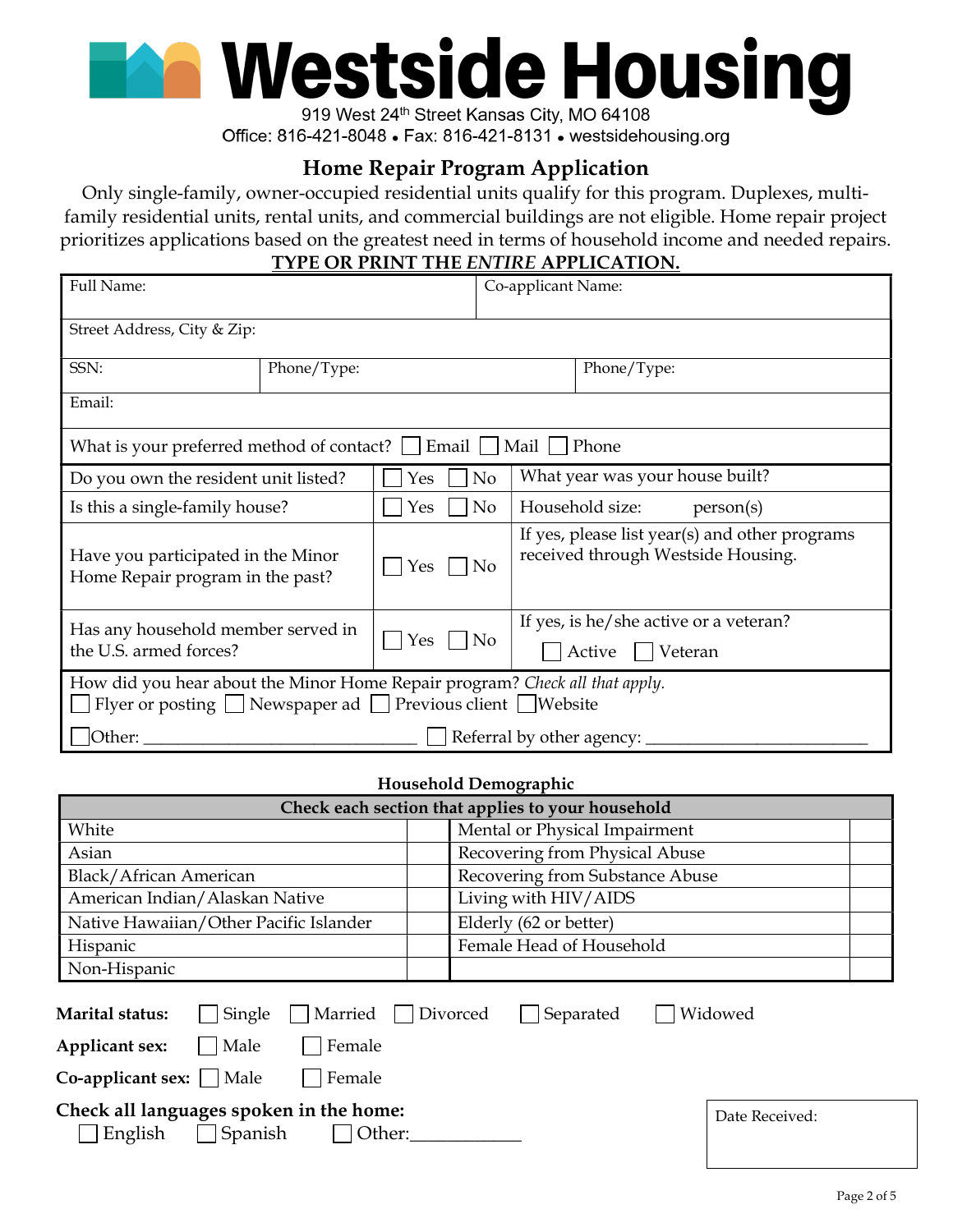

Office: 816-421-8048 • Fax: 816-421-8131 • westsidehousing.org

#### INCOME INFORMATION:

List all people in the household regardless of age. Complete income information for everyone 18 years of age or older as well as unearned income for minors e.g. SSI. Attach more paper if necessary. Anyone age 18 or older who reports no income will be asked to sign a zero-income statement.

| <b>Household Member Name</b> | Age | Income | Source |
|------------------------------|-----|--------|--------|
| Person 1:                    |     |        |        |
| Person 2:                    |     |        |        |
| Person 3:                    |     |        |        |
| Person 4:                    |     |        |        |
| Person 5:                    |     |        |        |

#### REQUIRED DOCUMENTATION

Verification papers are required for all forms of household income including:

- Paystubs covering two most recent months
- IRS tax form 1040 submitted for prior two years or verification of non-filing
- Unemployment insurance, disability, or workman's compensation
- Current award letters for social security, supplemental security income (SSI), aid to families with dependent children (AFDC)
- Current pension statement
- Child support

Indicate below any changes of income status as a result of circumstances such as marriage, divorce, death, etc. Documentation is required.

### ASSET INFORMATION

Mark whichever asset(s) apply to your household. Verification documentation will be requested.

- \_\_\_ Certificate of deposit
- \_\_\_ Checking account
- \_\_\_ Savings account
- \_\_\_ Stocks or bonds
- \_\_\_ 401k or other retirement account
- \_\_\_ Personal property investments
- \_\_\_ Real estate other than your home
- \_\_\_ Revocable trust

Assets belonging to household members will be counted to the extent of their potential cash value.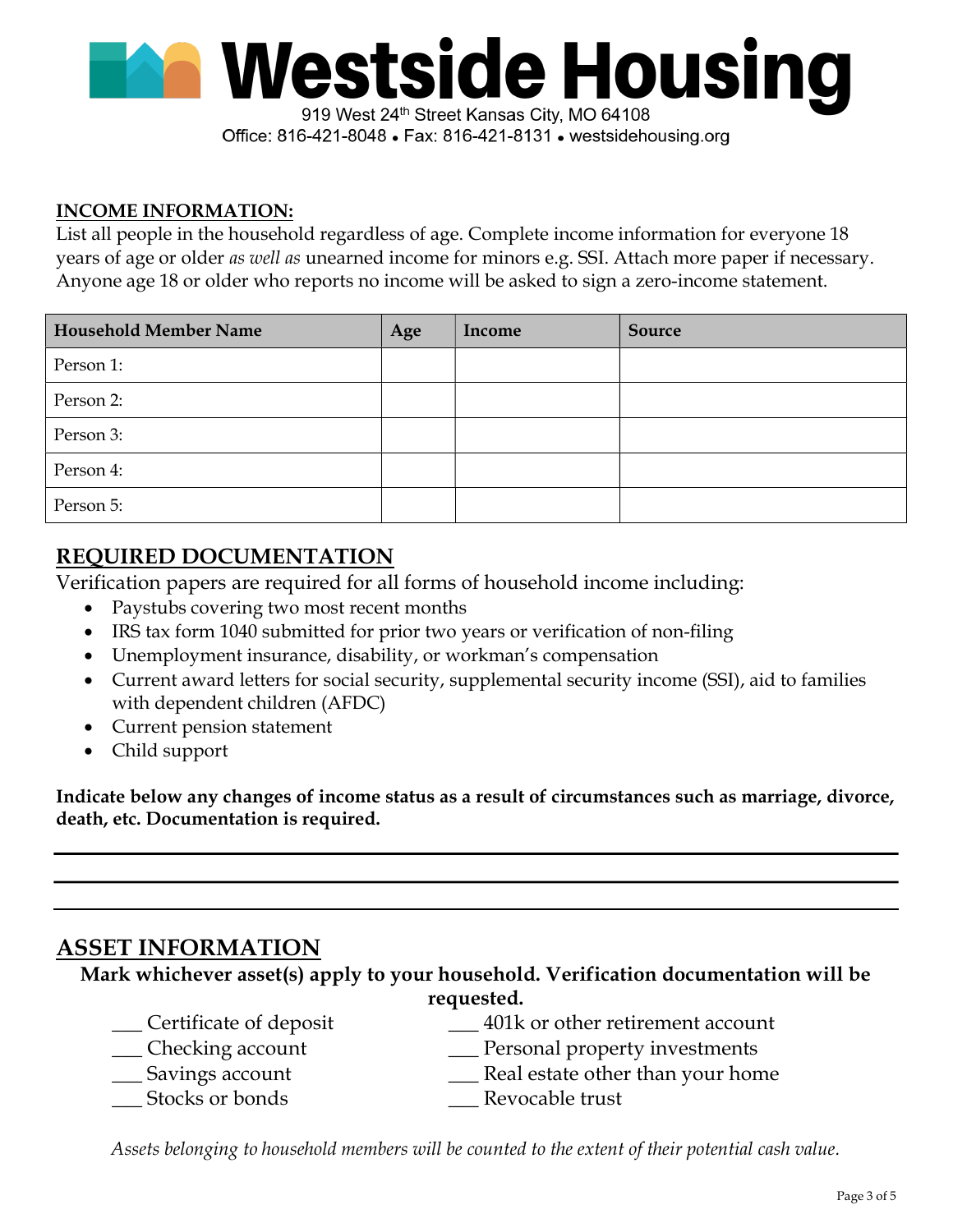**Westside Housing** 

919 West 24th Street Kansas City, MO 64108 Office: 816-421-8048 • Fax: 816-421-8131 • westsidehousing.org

# TYPE OF HOUSEHOLD REPAIRS REQUESTED

All repairs must be exterior. Select a maximum of 5 of the listed repairs needed for your property in order of importance (1 being The Highest):

- \_\_\_\_\_ Window/Glass
- \_\_\_\_\_ Private Sanitary Sewer Repair/Improvements
- \_\_\_\_\_ Tuck Pointing of Mortar Foundation
- Electrical
- $\sum$  Door(s)
- \_\_\_\_\_ HVAC
- \_\_\_\_\_ Roofing
- \_\_\_\_\_ Plumbing
- \_\_\_\_\_ Flashing or Gutter
- \_\_\_\_\_ Siding repair
- \_\_\_\_\_ Paint
- \_\_\_\_\_ Bathroom repair
- \_\_\_\_\_ Porch or Steps
- \_\_\_\_\_ Other, please explain:

Note: All structures built before January 1, 1978 will be subject to HUD's lead-based paint regulations (24 CFR Part 35). Please contact Project Lead-Safety KC at 816-513- 6048 for information.